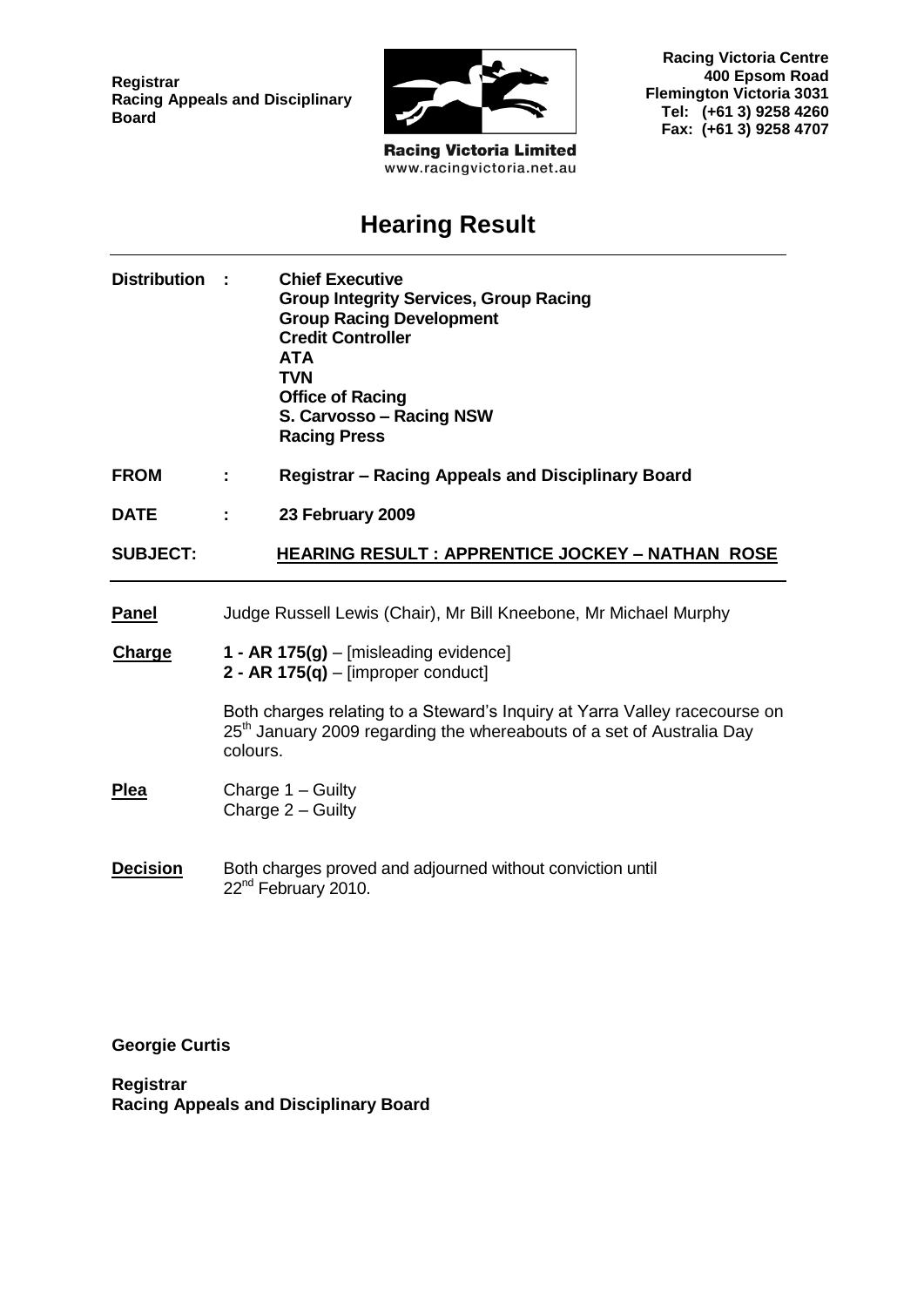#### **TRANSCRIPT OF**

#### **PROCEEDINGS**

#### **RACING APPEALS AND DISCIPLINARY BOARD**

\_\_\_\_\_\_\_\_\_\_\_\_\_\_\_\_\_\_\_\_\_\_\_\_\_\_\_\_\_\_\_\_\_\_\_\_\_\_\_\_\_\_\_\_\_\_\_\_\_\_\_\_\_\_\_\_\_\_\_\_\_\_\_

### **HIS HONOUR JUDGE R.P.L. LEWIS, Chairman MR B. KNEEBONE MR M. MURPHY**

#### **EXTRACT OF PROCEEDINGS**

#### **DECISION**

## **IN THE MATTER OF THE AUSTRALIA DAY COLOURS**

#### **JOCKEY: NATHAN ROSE**

#### **MELBOURNE**

#### **MONDAY, 23 FEBRUARY 2009**

MR C. WALLER appeared on behalf of the Stewards

MR P. NEWCOMBE appeared on behalf of Mr N. Rose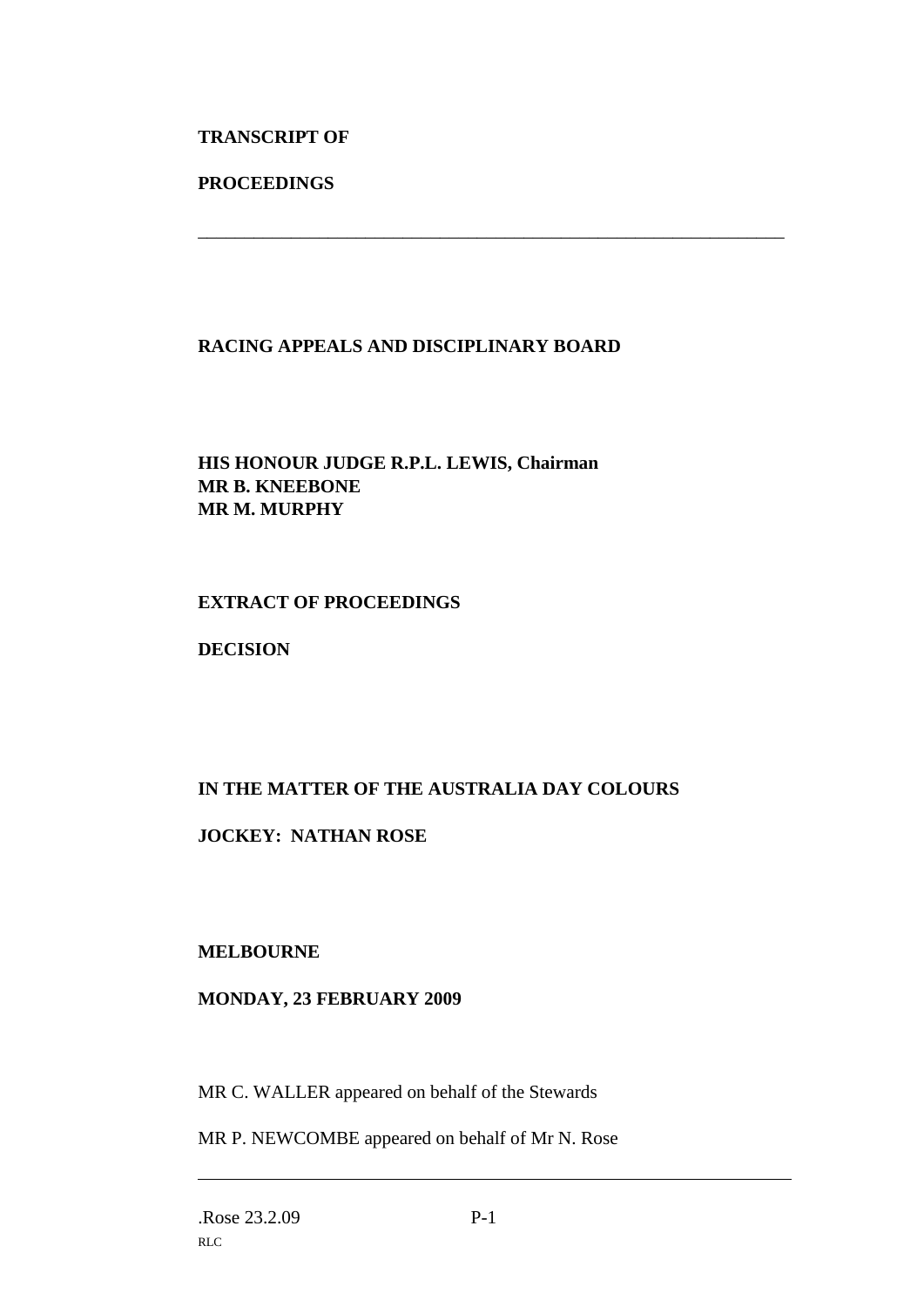CHAIRMAN: For the reasons I indicated just before the parties left the room, the Board thinks that Nathan Rose ought to be given an opportunity of proving to the racing community that he is a decent young man who is not dishonest. He is only young and the Board intends to give him that opportunity.

The following order is made - and I might say this is the first time the Board has handed down a disposition of this kind, but in the circumstances, in my opinion, and in the opinion of the other members, it warrants it - the Board finds each charge proved. Both charges are adjourned without conviction until 22 February 2010, that is, in 12 months' time, upon Nathan Rose giving the Racing Appeals and Disciplinary Board an undertaking that in the meantime (1) he will not commit a breach of Rule AR.  $175(g)$  and/or AR.  $175(g)$ . They are the rules the subject of the charges brought today.

(2) he will attend upon Ms Lisa Stevens and/or the Apprentices Training School as and when directed.

Nathan Rose gives a further undertaking that he will appear before the Racing Appeals and Disciplinary Board on 22 February 2010 or at any time prior thereto if and when called upon to do so. A breach of any undertaking so given will result in Nathan Rose appearing before the Racing Appeals and Disciplinary Board when the adjourned charges will be dealt with, as well as any charge the subject of the breach.

The Racing Appeals and Disciplinary Board orders that a copy of the transcript of these proceedings be lodged with the registrar of the Racing Appeals and